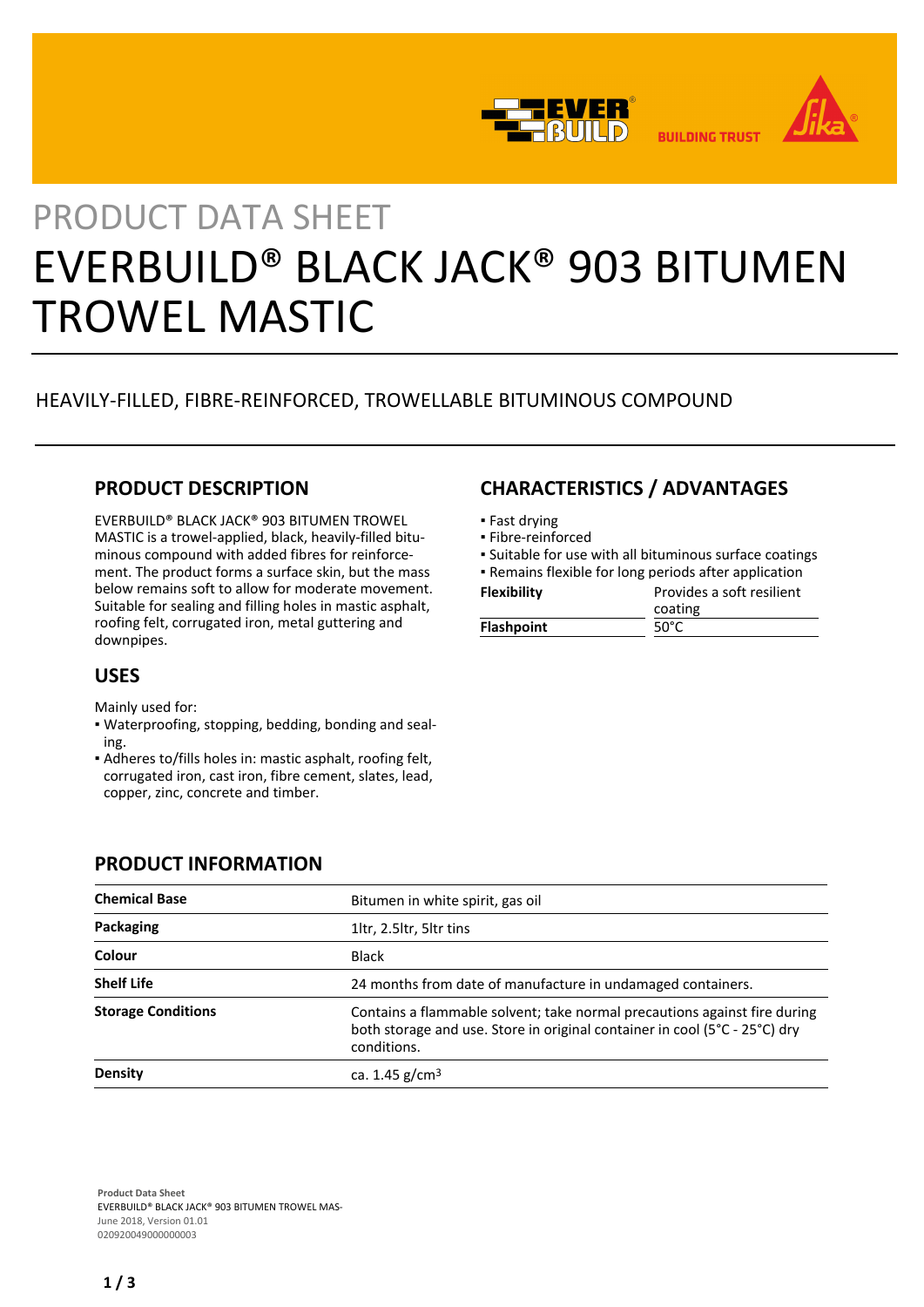## **TECHNICAL INFORMATION**

| <b>Chemical Resistance</b>     | Resistant to: most salt solutions, dilute acids and alkalis, water and alcohol.<br>Not resistant to: oils, solvents and some detergent solutions. |
|--------------------------------|---------------------------------------------------------------------------------------------------------------------------------------------------|
| <b>Thermal Resistance</b>      | Will not flow or sag within service temperature limits                                                                                            |
| <b>Service Temperature</b>     | $-10^{\circ}$ C to $+50^{\circ}$ C                                                                                                                |
| <b>APPLICATION INFORMATION</b> |                                                                                                                                                   |
| Yield                          | 2 litres per m <sup>2</sup> (giving 2mm wet thickness)                                                                                            |

**Ambient Air Temperature** 5°C to 40°C. Surfaces must be free from ice and water. **Drying time** 24 hours to develop a surface skin, the mass below remaining plastic for many months.

## **APPLICATION INSTRUCTIONS**

### **SUBSTRATE PREPARATION**

As with all surface coatings, preparation of the surface is of great importance and will influence the degree of adhesion obtained and the life of the coating. All surfaces must be sound, stable and thoroughly clean and dry. Metal surfaces should be wire brushed to remove rust. Where long term protection is required an initial treatment of a rust-inhibitive product such as red lead or zinc phosphate should be used. Loose or blistered paint should be removed. New galvanised surfaces should be roughened with a wire brush or treated with a proprietary etch primer. If the surface is still dusty after preparation, or coated in weathered bitumen, prime with BLACK JACK® BITU-MEN PRIMER and allow to dry. To assist in cold weather application, store the material in a warm room overnight prior to use.

### **APPLICATION**

EVERBUILD® BLACK JACK® 903 BITUMEN TROWEL MASTIC is ready for use and should not be thinned. Apply by steel trowel or putty knife.

## **CRACKS AND HOLES**

Force the compound into the crack, but finish with a 25mm band at a 3mm thickness running the length of the crack. For large cracks and holes, apply the compound over the area to be treated and embed a closely woven glass fibre membrane into the compound to overlap the crack or hole by 50mm. Allow to dry and then apply a second coat, fully covering the reinforcing membrane.

### **CORRUGATED IRON/FIBRE CEMENT SHEETING**

Tighten loose hook bolts and trowel around with mastic. Remove loose screws, re-bed screws and washers in EVERBUILD® BLACK JACK® 903 BITUMEN TROWEL MASTIC and tighten. Top seal in further mastic and trowel to a smooth finish. If the sheet is cracked, clean and prime with BLACK JACK® BITUMEN/FLASHING PRIMER and apply a bandage strip of glass fibre embedded in the mastic. When dry, overcoat with BLACK JACK® BITUMEN /FLASHING PRIMER followed by BLACK JACK® BITUMEN PAINT. Use the same technique for sealing side and end laps in corrugated sheeting.

## **TILES**

Point up butt edges of ridge tiles, fillets and slates with EVERBUILD® BLACK JACK® 903 BITUMEN TROWEL MASTIC.

#### **LEAD AND ZINC**

Trowel over cracks and pinholes, where necessary, reinforcing with a woven glass membrane, fully embedded and covered.

#### **FELT**

Re-adhere loose felt using BLACK JACK® ROOF FELT AD-HESIVE. Apply EVERBUILD® BLACK JACK® 903 BITU-MEN TROWEL MASTIC and overcoat with BLACK JACK® ALL WEATHER ROOF COATING. Note: felt must be completely dry before applying the mastic.

### **CLEANING OF TOOLS**

Tools may be cleaned by using white spirit. Spillages should be wiped off surfaces before the primer has set.

## **LIMITATIONS**

- Do not use in areas where subsequent solvent con-▪ tact is likely.
- Avoid inhalation of vapours in confined spaces.
- Do not apply to damp surfaces.
- Allow sufficient drying time before overcoating.
- Only overpaint with black bituminous products the mastic may bleed through other coatings.

## **VALUE BASE**

All technical data stated in this Data Sheet are based on laboratory tests. Actual measured data may vary due to circumstances beyond our control.

## **LOCAL RESTRICTIONS**

Note that as a result of specific local regulations the declared data and recommended uses for this product may vary from country to country. Consult the local Product Data Sheet for the exact product data and uses.

**BUILDING TRUST** 

**Product Data Sheet** EVERBUILD® BLACK JACK® 903 BITUMEN TROWEL MAS-June 2018, Version 01.01 020920049000000003